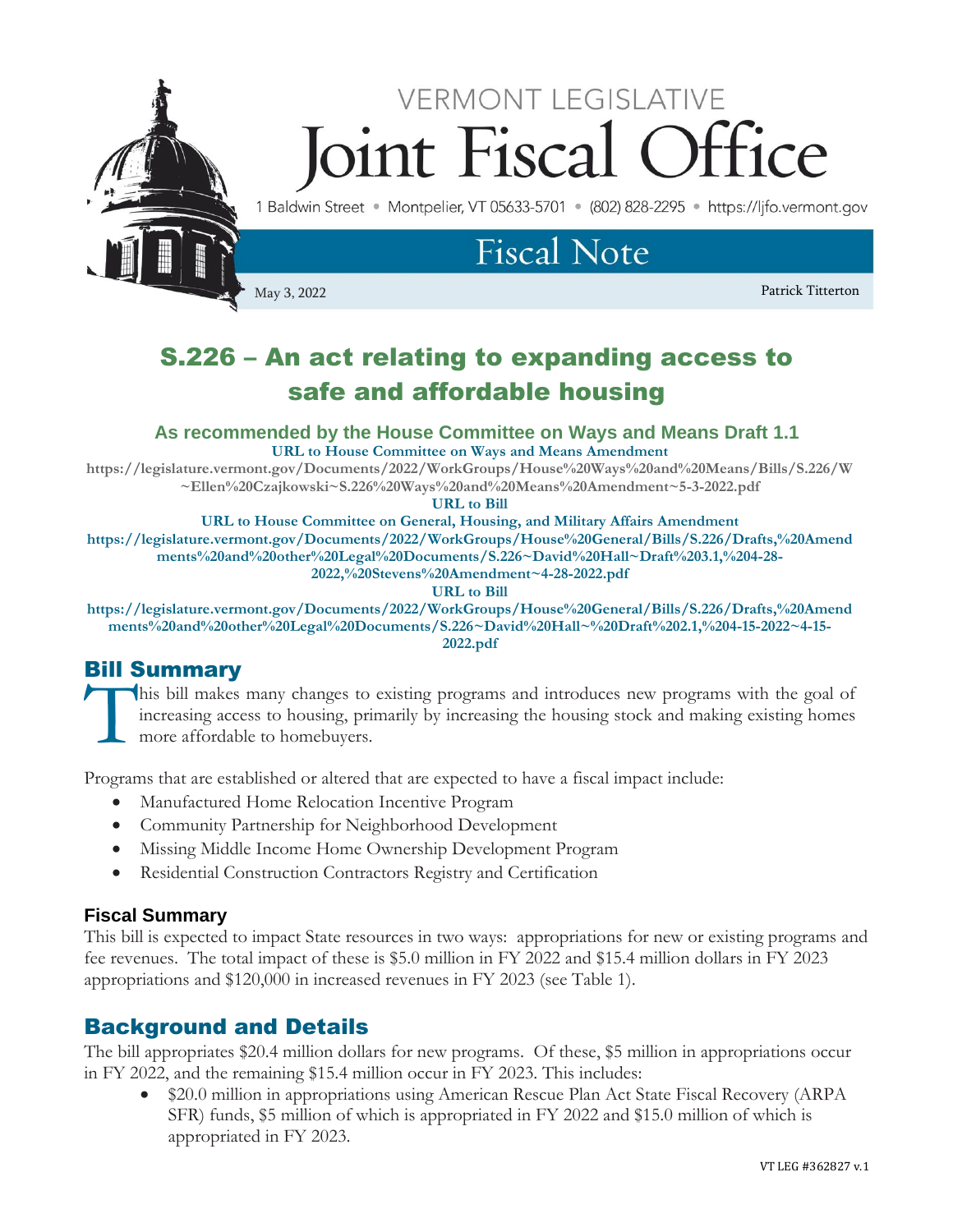- \$200,000 in General Fund appropriations in FY 2023.
- \$200,000 in special fund appropriations in FY 2023.

In addition to these appropriations, of the total amounts appropriated to the Vermont Housing Conservation Board (VHCB) in the FY 2023 budget, this bill states that \$5 million is authorized to fund the Community Partnership for Neighborhood Development.

New fees from the Residential Construction Contractor Registrations will generate new revenues of \$120,000 in FY 2023, growing to \$325,000 in FY 2025 for the Professional Regulatory Fund.

#### **Table 1.**

| Appropriations                 | <b>FY 2022</b> | FY 2023      | FY 2025   |
|--------------------------------|----------------|--------------|-----------|
| <b>ARPA SFR Appropriations</b> | \$5,000,000    | \$15,000,000 | N/A       |
| General Fund Appropriations    | $\$0$          | \$200,000    | N/A       |
| Special Fund Appropriations    | $\$0$          | \$200,000    | $\rm N/A$ |
| <b>Total Appropriations</b>    | \$5,000,000    | \$15,400,000 |           |

| <b>Fee Revenues</b>          | <b>FY 2022</b> | FY 2023   | <b>FY 2025</b> |
|------------------------------|----------------|-----------|----------------|
| Professional Regulatory Fund | $\$0$          | \$120,000 | \$325,000      |
| <b>Total Revenues</b>        | \$0            | \$120,000 | \$325,000      |

## **Appropriations and Spending**

#### **Manufactured Home Improvement and Replacement Program**

The bill appropriates \$5.0 million in ARPA SFR funds in FY 2023 to the Department of Housing and Community Development (DHCD) in coordination with Vermont Housing Conservation Board to assist with:

- removing abandoned homes,
- building U.S. Housing and Urban Development Compliant concrete pads,
- addressing smaller scale capital needs of parks for rehabilitating 300 to 400 poor quality homes,
- providing leadership in financing programs to assist buyers to finance and upgrade units,
- providing commonly needed home repairs,
- addressing existing program gaps,
- adding funds to supplement Flood Resilient Community Funds,
- and providing down payment assistance for new or used high energy-efficient mobile homes.

Of the \$5.0 million in funds allocated, the bill stipulates that \$3.0 million is for small scale capital grants, \$1.0 million is for home repair grants, and \$1.0 million is for new manufactured home foundation grants.

#### **Community Partnership for Neighborhood Development**

The bill allocates \$5.0 million of the amounts appropriated to VHCB in the FY 2023 budget to explore new approaches for the State to support creating housing. These funds will be used to provide grants to large employers who create housing for employees and for commercial property to residential property conversion projects. The bill establishes the Community Partnership for Neighborhood Development, through which DHCD will lead a cross-agency program to encourage and support local partnerships between municipalities, nonprofit and for-profit developers, VHCB, and local planning officials.

The funds will be used for matching grants not to exceed \$50,000 or 20 percent of the employer cost per unit for large employers with 50 or more FTE employees that create new housing for their employees. The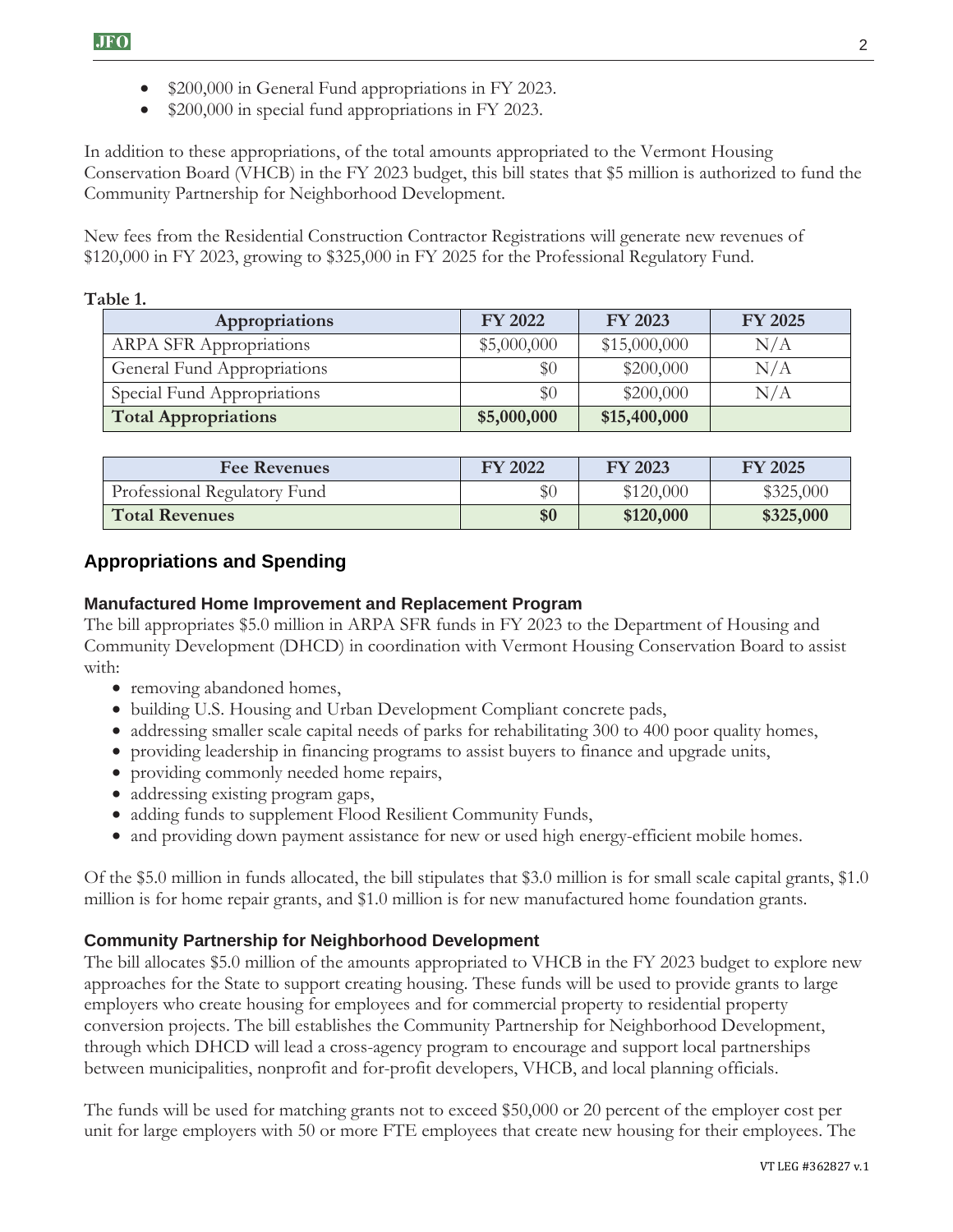funds will also be used for grants for matching grants for converting commercial property to residential use are not to exceed the lesser of \$50,000 or 20 percent for costs not covered by other funding or financing sources.

#### **Missing Middle Income Home Ownership Development Program**

The bill appropriates \$15.0 million in ARPA SFR dollars to DHCD for a grant to VHFA to establish a Missing Middle Income Home Ownership Development Program, which targets priority housing projects. \$5 million of this is appropriated for FY 2022 and \$10 million is appropriated in FY 2023.

For the purposes of this program, an "Income-eligible homebuyer" is defined as a Vermont household with annual income that does not exceed 120 percent of the area median income. The Agency can use funds to provide direct project subsidies for up to 35 percent of eligible development costs for developers. The amount of the subsidy cannot exceed the value gap of the difference between the development costs and the resulting assessed value (difference between the cost to build and the value of the finished product).

Any funds left over from the developer subsidy shall go to the buyer to help reduce the costs of purchasing the home. In the instance when the homebuyer receives assistance, the Agency includes conditions in the subsidy to ensure continued affordability of the home, or the subsidy is subject to a housing covenant that preserves affordability of the home for 99 years or longer. The Agency will allocate no less than 33 percent of the funds available through the Program to projects that include a housing subsidy covenant.

#### **Consumer Assistance Program**

The bill appropriates \$200,000 in General Funds in FY 2023 to the Office of the Attorney General to create one classified, two-year full-time limited-service position within the Consumer Assistance Program. The employee will assist with consumer complaints concerning residential construction projects valued at less than \$10,000, provide education, outreach, and mediation to contractors and consumers, and to coordinate and facilitate information sharing concerning complaints with the Office of Professional Regulation.

#### **Down Payment Assistance Program**

The bill gives the Vermont Housing Finance Agency (VHFA) the discretion to reserve funding and adopt guidelines to provide grants to first-time homebuyers who are also first-generation homebuyers. Of the funds appropriated to DHCD in Act 74 of 2021, \$1.0 million is to be transferred to VHFA to provide grants to first-generation homebuyers. Providing this assistance in the form of grants rather than loans would remove the requirement that they be paid back by the grantee, which could result in fewer available funds over time. The extent to which this would draw down available funds is uncertain and would be dependent on how many first-generation homebuyers are in the State; that information is not readily available because it is not asked on mortgage applications currently.

To qualify as a first-generation home buyer an individual must have parents or legal guardians that do not currently own residential property, whose spouse or partner has not owned a home prior to purchasing the home, or if the individual has at any time been placed in foster care. First-generation homebuyers would be a subset of people in the first-time homebuyers group.

From 2015 through March of 2022, the Down Payment Assistance Program has provided \$7,474,098 in loans to 1,565 borrowers. Under current conditions, if the fund does not experience any losses, just over \$10 million in VHFA's revolving loan fund will be available in total to loan out through 2026. Firstgeneration homebuyers would likely make up a very small subset of this population, but because they would receive their awards as grants, the amount of funds that can be loaned out by VHFA could decrease.

#### **Impacts on State Revenues**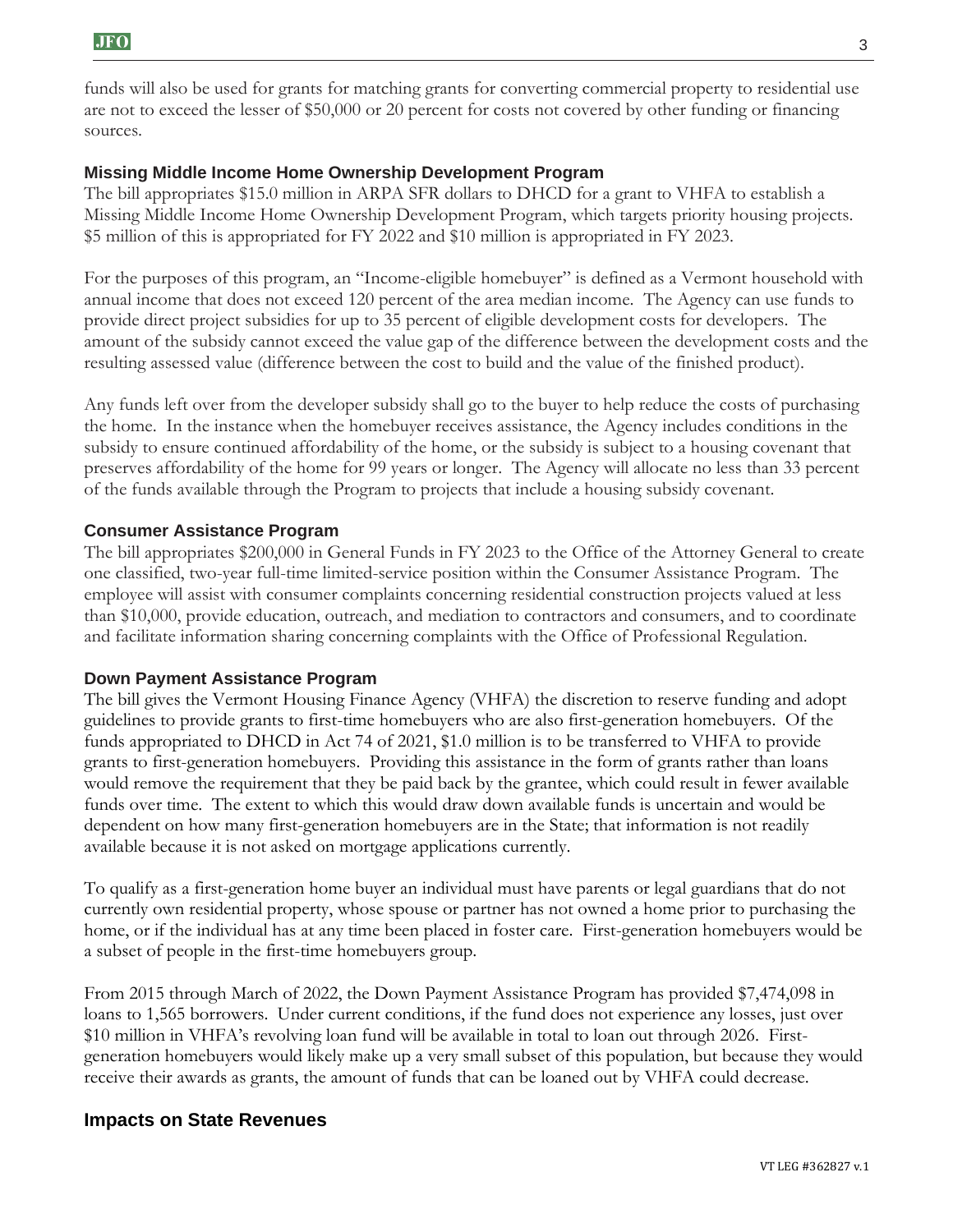#### **Residential Construction Contractors Registry and Certification**

The bill proposes to establish a residential construction contractor registration program to be administered by the Office of Professional Regulation (OPR). Contractors performing construction work valued at more than \$10,000 would be required to be registered with the State. OPR would also be directed to establish a voluntary certification system for contractors to signify competence in subfields and specialties. OPR would manage contractors under the advisor model with two appointed persons to serve as advisors.

#### Contractor registration fee

The structure of the registration program would require an initial application fee along with a biennial renewal. The fees would be as follows:

- \$75 per individual
- \$250 per business organization
- \$75 for a first State certification and \$25 for each additional State certification

Contractor data from six states was used to analyze the potential revenue that Vermont would collect from contractor registration fees. Four of the states have a contractor registration program: Connecticut, Iowa, Minnesota and Montana. The other two states have a contractor licensing program: Alaska and Nevada. There are additional states with contractor registration laws, most notably Massachusetts and Rhode Island in New England. However, many states either do not have contractor information readily available, or it is not available in a format suitable for fiscal analysis.

Contractor data for the six states was scaled to Vermont by population. Additionally, three of the states differentiated between individuals and businesses, and this data was used to estimate the number of individual registrations and business registrations in Vermont. Using the methodology outlined above, the total number of potential estimated contractor registrants in Vermont is as follows:

#### **Individuals: 1,300 - 1,500 Businesses: 2,100 - 2,500**

For the purposes of generating a revenue estimate, JFO assumed that of the total number of contractors about 5 percent would opt not to join the registry because their work typically falls below the \$10,000 threshold. It is likely that more contractors fall below this threshold, but because they want to be able to take on jobs over \$10,000 would still register. Further, the registry may be viewed as something of a certification of quality, so many below the threshold may still opt to register for that reason. JFO assumed that 50 percent of the remaining estimated contractor population listed above would register in the initial registration cycle (2022-2024). All registrants in the initial cycle would pay the reduced fees. In the following cycle, the entire estimated contractor population would be registered and would pay the normal fee amount.

#### **2023-2025 estimated revenues: \$220,000 - \$260,000 (fees collected over two years) 2025-2027 estimated revenues: \$590,000 - \$705,000 (fees collected over two years)**

The bill provides a \$200,000 appropriation in FY 2023 from the Professional Regulatory Fee Fund to cover the annual costs for the two new positions required for administration and enforcement. JFO assumed that fee revenue would be spread evenly across the two-year cycle so half would be realized in FY 2023 and half in FY 2024; the same split would occur in FY 2025 and FY 2026. After accounting for both the new fee revenue and the appropriations, the net fiscal impact is expected to be a net decrease in State resources of